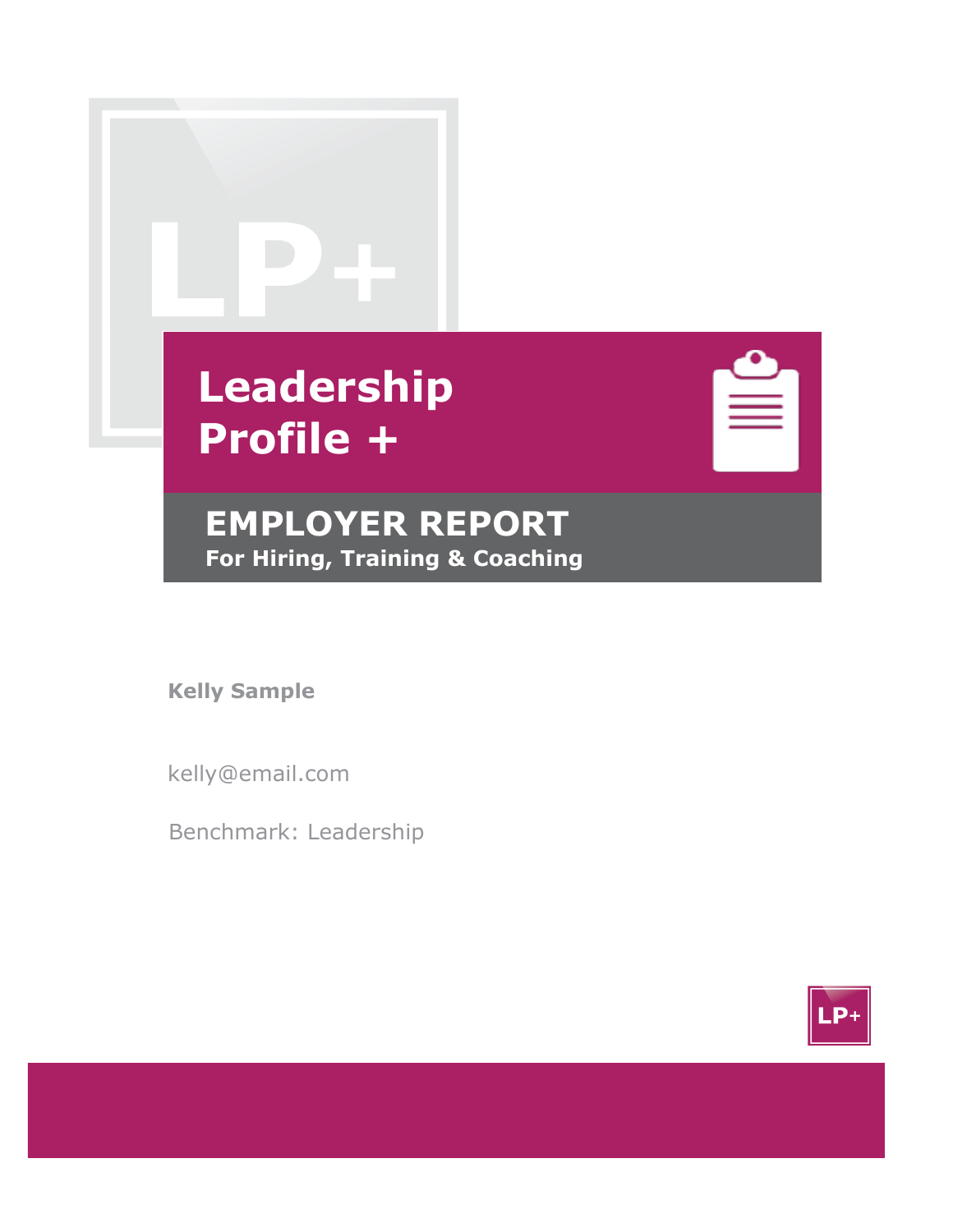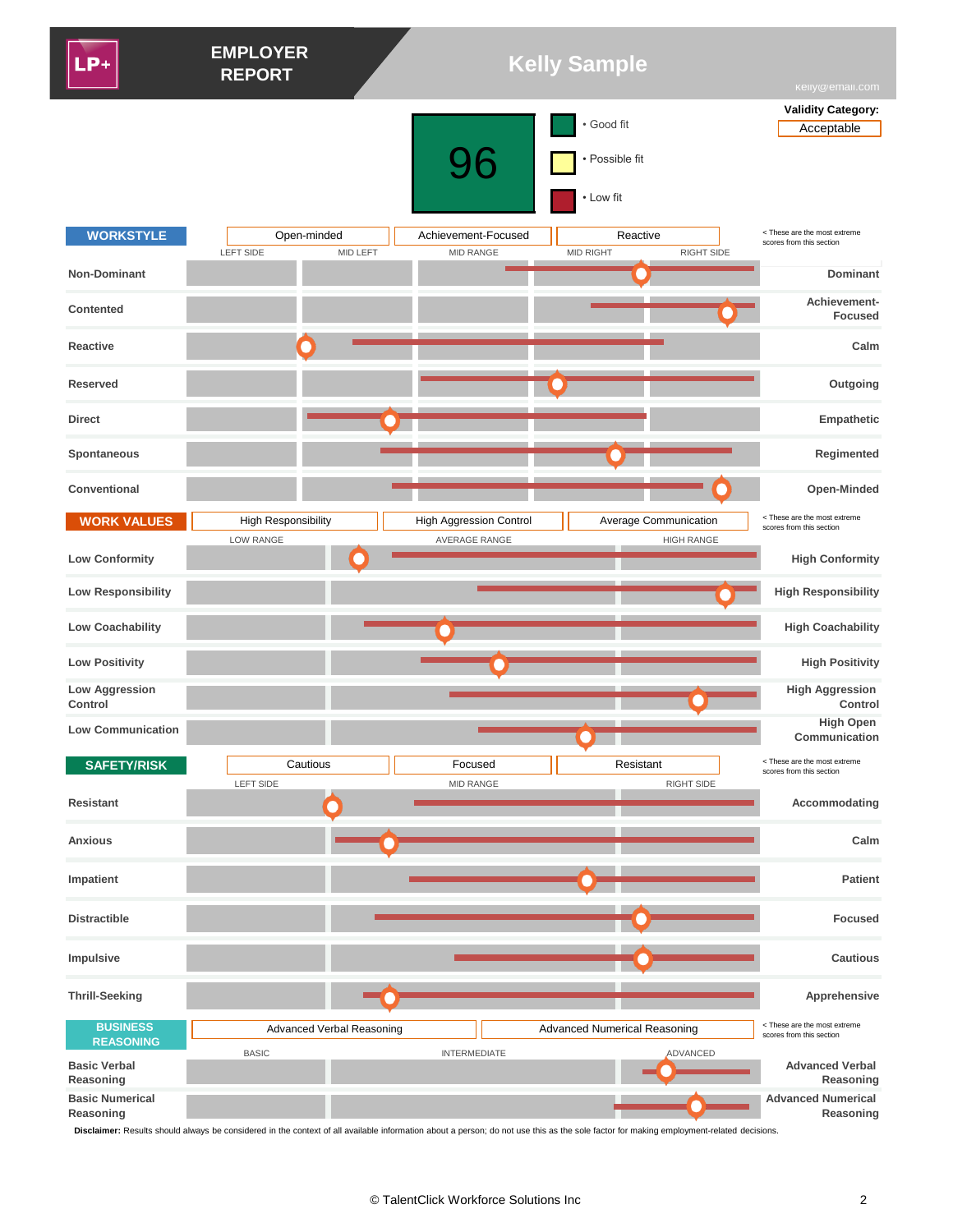



#### **Area 2: Kelly Sample scored OUTSIDE THE BENCHMARK on Reactive vs. Calm**

#### *Positive aspects related to this score:*

- Shows a sense of urgency
- Self-aware
- Reactive to stress and pressure
- Takes tasks seriously

#### *Management Considerations and Coaching Tips:*

- Should be given ambitious but reachable goals and targets
- Should be monitored to make sure that stress levels are not too high
- Would benefit from positive feedback
- Would likely be open to hearing suggestions for performance improvement



#### **Area 3: Kelly Sample scored OUTSIDE THE BENCHMARK on Conventional vs. Open-minded**

#### *Positive aspects related to this score:*

- Willing to experiment with new tools and methods
- Thinks strategically
- Open to change and new ideas
- Good at finding creative solutions to problems

#### *Management Considerations and Coaching Tips:*

- Should be given the opportunity to try new approaches to tasks
- Should be included in brainstorming or strategizing
- Would enjoy facing new challenges
- Will be comfortable adapting to change and taking risks



#### **Area 4: Kelly Sample scored OUTSIDE THE BENCHMARK on Conformity**

#### *Positive aspects related to this score:*

- Comfortable questioning rules and traditions
- Generally trusting of others
- Cares about their own reputation
- Seen as credible

#### *Management Considerations and Coaching Tips:*

- May ignore or bend the rules if they see it as a way to get something urgent done
- May not always recognize when rules do not apply to a situation
- May need occasional reminders to recognize what is best for the overall team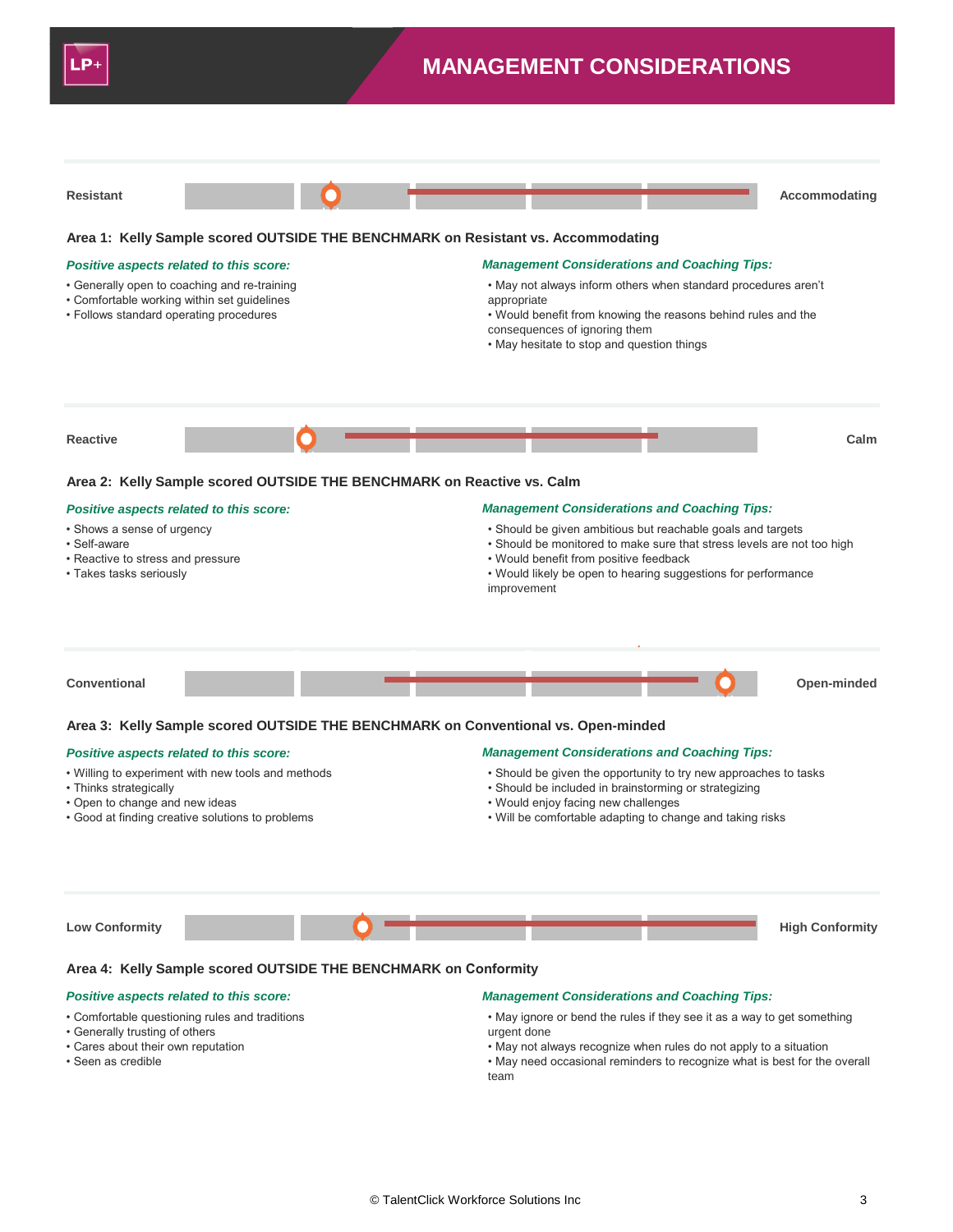

#### *Ask one or more of the following questions:*

• Sometimes we need to 'bend the rules' in order to get things done. Give me an example of a time when you needed to do this.

• Tell me about a time when you really had to push yourself to achieve a difficult goal. What was the goal and how did you reach it?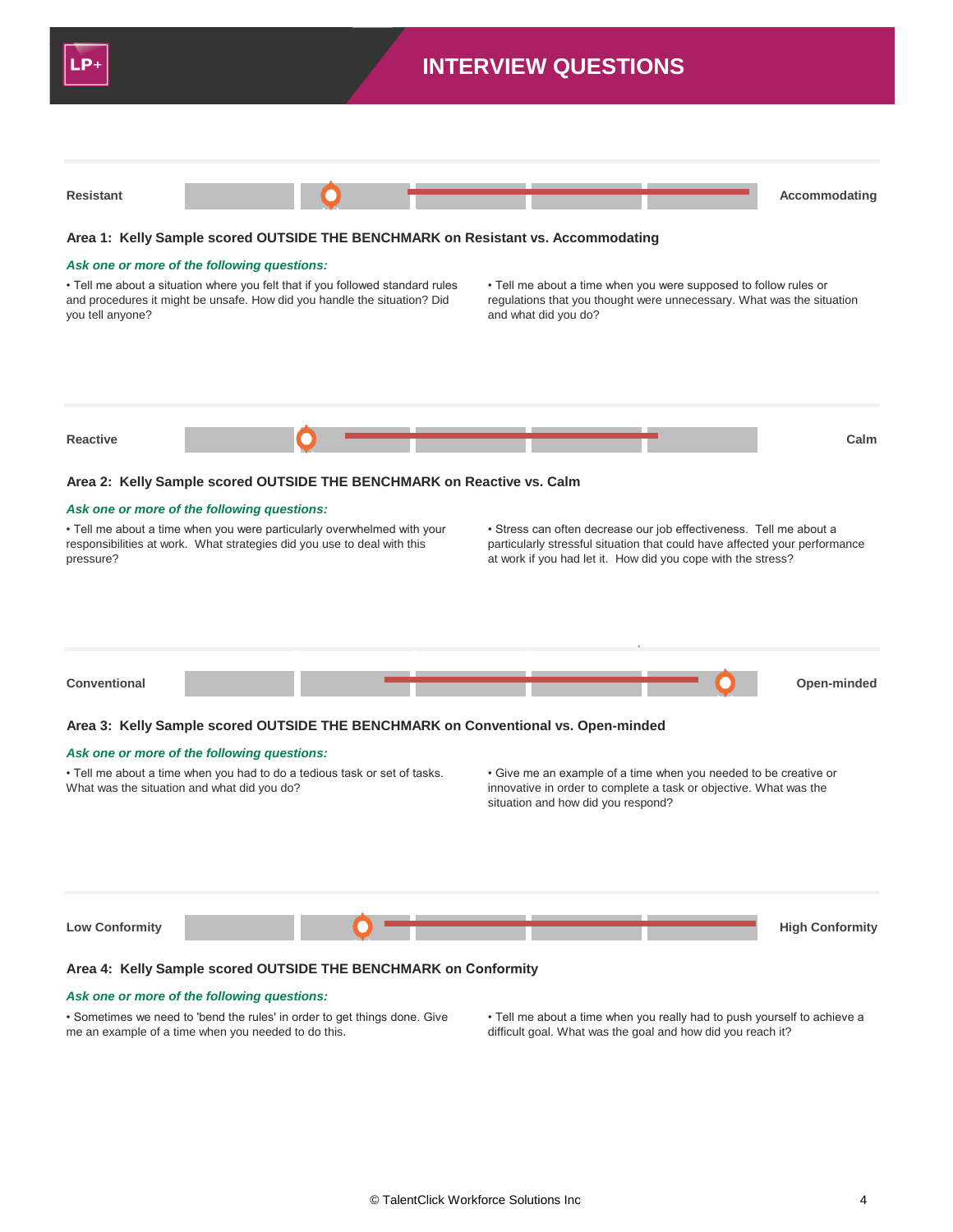### **Introduction**

This report is a summary of strengths and areas for coaching and development based on responses to the items in the assessment. The report is focused around seven main dimensions addressing different aspects of your workstyle. Keep in mind as you read the report that right side scores are not better than left side scores. There are positive and negative implications for both right side and left side scores, although certain scores are more preferable for certain roles.

### **Kelly Sample's primary traits:**

| Open-minded | <b>Achievement-Focused</b> | <b>Reactive</b> |
|-------------|----------------------------|-----------------|
|-------------|----------------------------|-----------------|

*These are the most extreme scores from the personality profile below.*

|                                                                                           | <b>LEFT SIDE</b> | <b>MID LEFT</b> | <b>MID RANGE</b> | <b>MID RIGHT</b>   | <b>RIGHT SIDE</b> |                                                                                                        |
|-------------------------------------------------------------------------------------------|------------------|-----------------|------------------|--------------------|-------------------|--------------------------------------------------------------------------------------------------------|
| <b>Non-Dominant</b><br>Not motivated to lead<br>others, less assertive                    |                  |                 |                  |                    |                   | <b>Dominant</b><br>Driven to lead<br>others, assertive                                                 |
| Contented<br>Modest expectations<br>and objectives                                        |                  |                 |                  |                    |                   | <b>Achievement-Focused</b><br>Motivated to reach<br>challenging goals, high<br>expectations of oneself |
| <b>Reactive</b><br>Sense of urgency and<br>reactive to stress<br>and pressure             |                  |                 |                  |                    |                   | Calm<br>Even-tempered, calm<br>when working under<br>pressure                                          |
| <b>Reserved</b><br>Task focused; does not<br>have a strong need for<br>social interaction |                  |                 |                  |                    |                   | Outgoing<br>Comfortable with<br>social interaction<br>and talkative                                    |
| <b>Direct</b><br>Straightforward<br>and direct                                            |                  |                 |                  |                    |                   | Empathetic<br>Sensitive to the<br>needs of others<br>and tactful                                       |
| Spontaneous<br>Flexible and<br>improvising                                                |                  |                 |                  |                    |                   | Regimented<br>Rule abiding and<br>detail focused                                                       |
| Conventional<br>Practical and prefer<br>predictability                                    |                  |                 |                  |                    |                   | Open-Minded<br>Imaginative, open<br>to change, curious<br>and creative                                 |
| <b>Validity Category:</b>                                                                 |                  | Marker:         |                  | <b>Disclaimer:</b> |                   |                                                                                                        |

### **Summary of Kelly Sample's results:**

If the validity category is "Caution":

Acceptable

• Interpret the results above with caution • Verify results with interview and reference

questions



We cannot predict the occurrence of specific incidents, but only the probability that people will engage in behaviors that increase the likelihood of incidents. These assessment results should always be considered in the context of all available information about a person; do not use this as the sole factor for making employment-related decisions.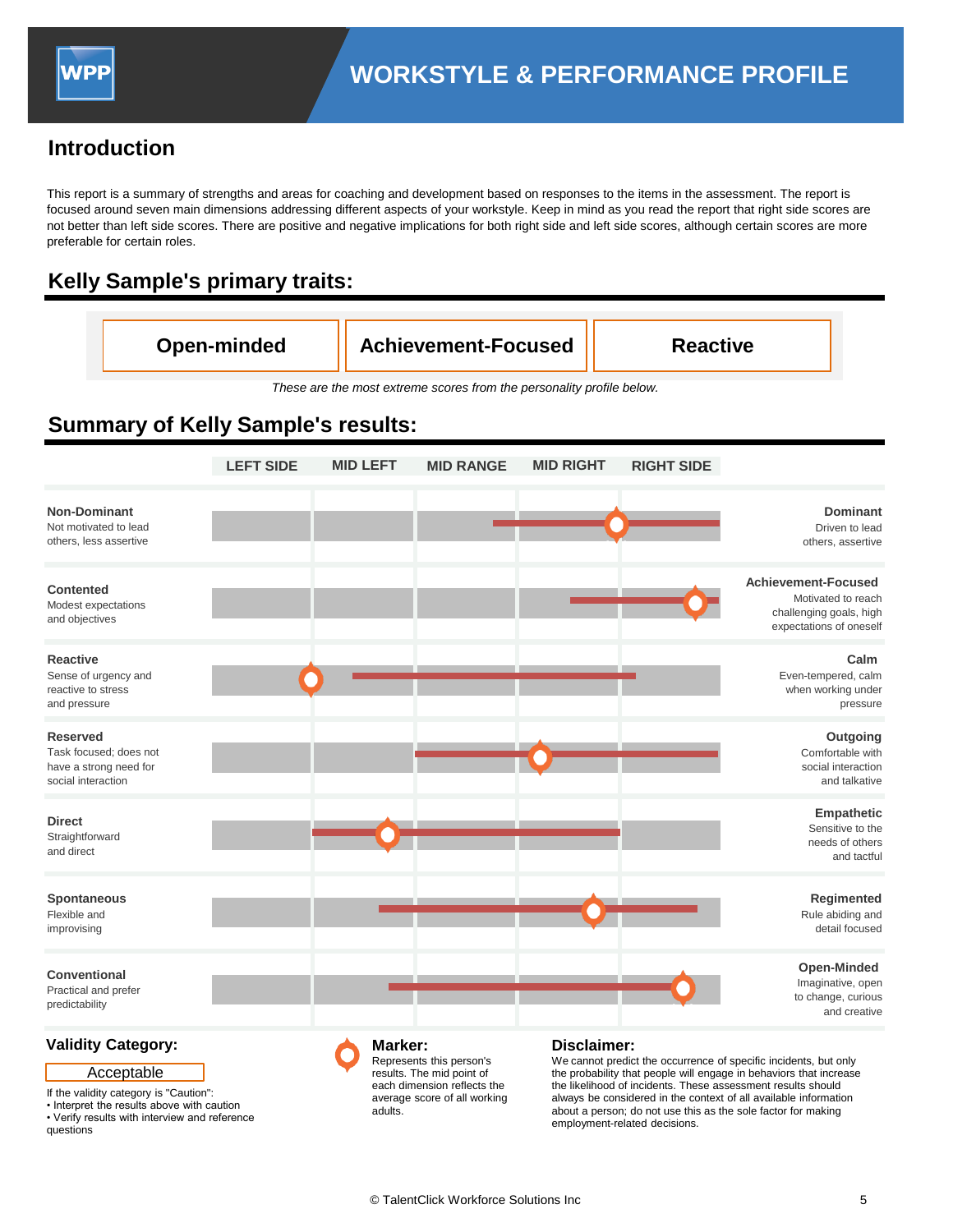

questions

### **Introduction**

- This report is a summary of the individual's work values and attitude calculated from the assessment questionnaire.
- Everyone has core traits and personal standards for behavior that manifest as "default" reactions to work situations.

• These "default settings" can be hard to change, but you can reduce the risk of negative outcomes by increasing awareness and actively managing counterproductive behaviors.

### **Summary of Kelly Sample's results:**

|                                                                                                                                                                              | <b>LOW RANGE</b> | <b>AVERAGE RANGE</b>                                                                                                                                               | <b>HIGH RANGE</b>                                                                                                                                                                                                                                                                                                                                                                                                |                                                                                                                   |
|------------------------------------------------------------------------------------------------------------------------------------------------------------------------------|------------------|--------------------------------------------------------------------------------------------------------------------------------------------------------------------|------------------------------------------------------------------------------------------------------------------------------------------------------------------------------------------------------------------------------------------------------------------------------------------------------------------------------------------------------------------------------------------------------------------|-------------------------------------------------------------------------------------------------------------------|
| Operates by their own<br>rules and code of conduct.<br>Acts independently from<br>generally-accepted standards.                                                              |                  | <b>CONFORMITY</b>                                                                                                                                                  |                                                                                                                                                                                                                                                                                                                                                                                                                  | Respects rules and codes<br>of conduct. Acts according<br>to generally-accepted<br>standards.                     |
| Flexible with expectations<br>and timelines. Views<br>commitments to others as<br>casual.                                                                                    |                  | <b>RESPONSIBILITY</b>                                                                                                                                              |                                                                                                                                                                                                                                                                                                                                                                                                                  | Strict with expectations<br>and timelines. Takes<br>commitments to others<br>seriously.                           |
| Skeptical of suggestions and<br>feedback. Defends<br>capabilities and resistant<br>to behavior change.                                                                       |                  | <b>COACHABILITY</b>                                                                                                                                                |                                                                                                                                                                                                                                                                                                                                                                                                                  | Responds positively to<br>suggestions and feedback.<br>Aware of capabilities and<br>willing to improve behaviors. |
| Open with negative emotions<br>and attitudes. Maintains a<br>realistic outlook.                                                                                              |                  | <b>POSITIVITY</b>                                                                                                                                                  |                                                                                                                                                                                                                                                                                                                                                                                                                  | Controls negative emotions<br>and attitudes. Maintains an<br>optimistic outlook.                                  |
| <b>Embraces confrontation</b><br>and adversarial situations.<br>Guards personal boundaries.                                                                                  |                  | <b>AGGRESSION CONTROL</b>                                                                                                                                          |                                                                                                                                                                                                                                                                                                                                                                                                                  | Avoids confrontation and<br>adversarial situations.<br>Slow to provoke.                                           |
| Cautious sharing thoughts,<br>feelings, opinions and<br>information. Strong sense<br>of discretion.                                                                          |                  | <b>OPEN COMMUNICATION</b>                                                                                                                                          |                                                                                                                                                                                                                                                                                                                                                                                                                  | Openly shares thoughts,<br>feelings, opinions and<br>information. Seeks<br>transparency.                          |
| <b>Validity Category:</b><br>Acceptable<br>If the validity category is "Caution":<br>Interpret the results above with caution<br>Verify results with interview and reference | <b>LOW RANGE</b> | <b>AVERAGE RANGE</b><br>Marker:<br>Represents this person's<br>results. The mid point of<br>each dimension reflects the<br>average score of all working<br>adults. | <b>HIGH RANGE</b><br>Disclaimer:<br>We cannot predict the occurrence of specific incidents, but only<br>the probability that people will engage in behaviors that increase<br>the likelihood of incidents. These assessment results should<br>always be considered in the context of all available information<br>about a person; do not use this as the sole factor for making<br>employment-related decisions. |                                                                                                                   |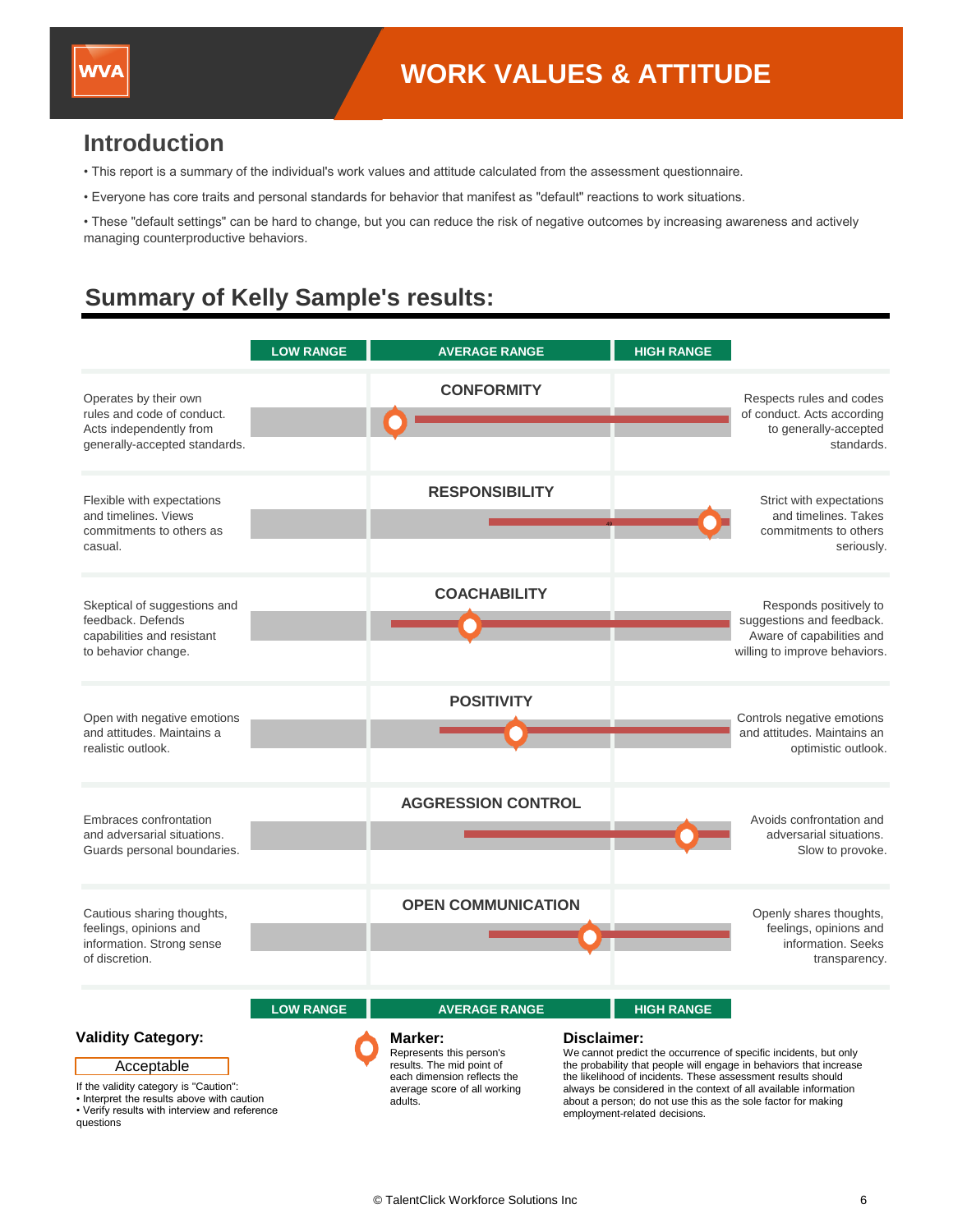### **Safety Personality Defined**

- This section is a summary of the individual's **safety-related personality traits** calculated from the assessment questionnaire.
- Everyone has core personality traits and tendencies or **"default settings"** that affect behaviors.
- "Default settings" can be hard to change, but you can **reduce risk** by increasing self-awareness & choosing safe behaviors.

### **SQ™ Score:**

SQ

### **Kelly Sample's primary traits:**

| 54 | • Scores range from 0 to 100<br>Lower scores tend to be riskier<br>• Higher scores tend to be safer | Cautious | Focused | <b>Resistant</b> |
|----|-----------------------------------------------------------------------------------------------------|----------|---------|------------------|
|----|-----------------------------------------------------------------------------------------------------|----------|---------|------------------|

*These are the most extreme scores from the personality profile below.*

### **Summary of Kelly Sample's results:**

|                                                                                                                                                                              | <b>LEFT SIDE</b>      | <b>MID RANGE</b>                                                                                                                           | <b>RIGHT SIDE</b>                                                                                                                                                                                                                                                                                                                                                                           |                                                                                                |
|------------------------------------------------------------------------------------------------------------------------------------------------------------------------------|-----------------------|--------------------------------------------------------------------------------------------------------------------------------------------|---------------------------------------------------------------------------------------------------------------------------------------------------------------------------------------------------------------------------------------------------------------------------------------------------------------------------------------------------------------------------------------------|------------------------------------------------------------------------------------------------|
| <b>Resistant</b><br>Questions existing rules<br>and processes, may be<br>resistant to feedback.                                                                              | <b>RESISTANT</b>      |                                                                                                                                            | <b>ACCOMMODATING</b>                                                                                                                                                                                                                                                                                                                                                                        | <b>Accommodating</b><br>Follows rules<br>and processes<br>without questioning.                 |
| <b>Anxious</b><br>Quickly feels<br>stress in unexpected<br>or unfamiliar situations.                                                                                         | <b>ANXIOUS</b>        |                                                                                                                                            | <b>CALM</b>                                                                                                                                                                                                                                                                                                                                                                                 | Calm<br>Even-tempered,<br>stress tolerant.<br>calm under pressure.                             |
| <b>Impatient</b><br>Becomes annoyed<br>or irritated when<br>under stress.                                                                                                    | <b>IMPATIENT</b>      |                                                                                                                                            | <b>PATIENT</b>                                                                                                                                                                                                                                                                                                                                                                              | <b>Patient</b><br>Not easily<br>frustrated or<br>annoyed by others.                            |
| <b>Distractible</b><br>Seeks stimulation<br>and variety. May<br>become distracted.                                                                                           | <b>DISTRACTIBLE</b>   |                                                                                                                                            | <b>FOCUSED</b>                                                                                                                                                                                                                                                                                                                                                                              | <b>Focused</b><br>Less likely to seek<br>stimulation & variety.<br>Able to ignore distractions |
| <b>Impulsive</b><br>Decides quickly,<br>may underestimate<br>consequences of actions.                                                                                        | <b>IMPULSIVE</b>      |                                                                                                                                            | <b>CAUTIOUS</b>                                                                                                                                                                                                                                                                                                                                                                             | <b>Cautious</b><br>Tends to carefully<br>evaluate situations<br>before deciding.               |
| <b>Thrill-Seeking</b><br>Seeks excitement and<br>adventure, comfortable<br>with uncertainty and risk.                                                                        | <b>THRILL-SEEKING</b> |                                                                                                                                            | <b>APPREHENSIVE</b>                                                                                                                                                                                                                                                                                                                                                                         | <b>Apprehensive</b><br>Tends to avoid or be<br>uncomfortable with<br>risk and uncertainty.     |
|                                                                                                                                                                              | <b>LEFT SIDE</b>      | <b>MID RANGE</b>                                                                                                                           | <b>RIGHT SIDE</b>                                                                                                                                                                                                                                                                                                                                                                           |                                                                                                |
| <b>Validity Category:</b><br>Acceptable<br>If the validity category is "Caution":<br>Interpret the results above with caution<br>Verify results with interview and reference |                       | Marker:<br>Represents this person's<br>results. The mid point of<br>each dimension reflects the<br>average score of all working<br>adults. | Disclaimer:<br>We cannot predict the occurrence of specific incidents, but only<br>the probability that people will engage in behaviors that increase<br>the likelihood of incidents. These assessment results should<br>always be considered in the context of all available information<br>about a person; do not use this as the sole factor for making<br>employment-related decisions. |                                                                                                |

• Interpret the results above with caution • Verify results with interview and reference questions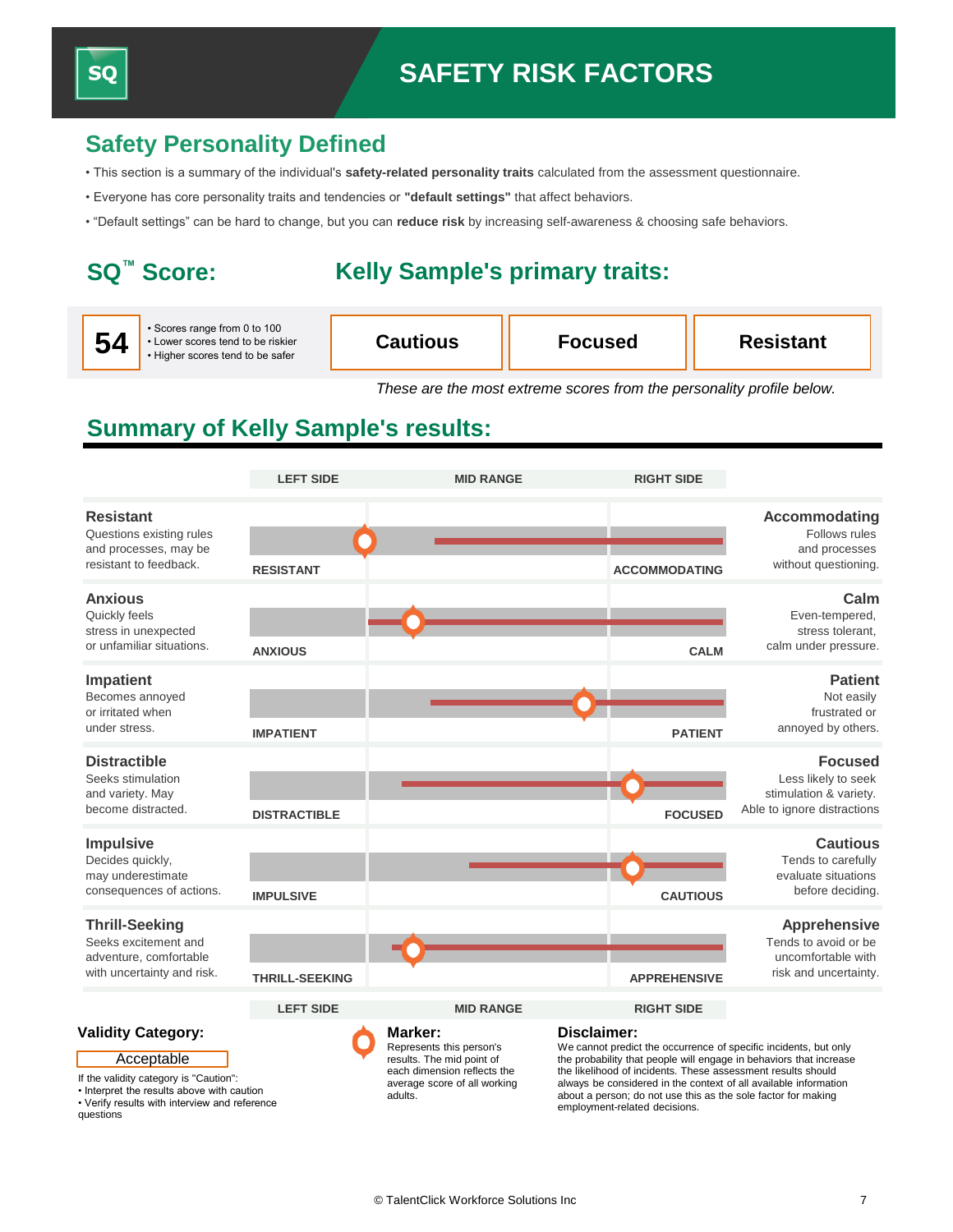

### **Business Reasoning Defined**

This is a summary of Business Reasoning abilities calculated from the assessment you completed. When reviewing results:

**1) Consider the participant's position** 

**2) Consider the level of business reasoning complexity required for success**

### **Summary of Kelly Sample's results:**



### **Kelly Sample has a Highly Advanced understanding of verbal reasoning with a percentile rank of 85.**

#### **Positive aspects related to this score:**

- Able to independently process complex written information
- Compiles and categorizes written information correctly
- Uses logic and reasoning to analyze written information
- Solves problems by independently by correctly evaluating written material

#### **Management Considerations and Coaching Tips:**

- Would not need assistance solving day-to-day scenarios requiring logic and reasoning
- Would be able to make correct judgments from written information
- Would be a good contributor to solving team challenges

### **NUMERICAL REASONING ABILITY**



### **Kelly Sample has a Highly Advanced understanding of numerical reasoning with a percentile rank of 90.**

- Can compile and categorize numerical information correctly
- Able to logically process numerical data
- Can analyze numerical data to inform judgements
- Able to make calculations and reach sound decisions independently

### **Positive aspects related to this score: Management Considerations and Coaching Tips:**

- Would not require assistance with problems requiring numerical calculations
- Would be able to make correct decisions and judgments based on numerical calculations
- Would be strong at analyzing numerical data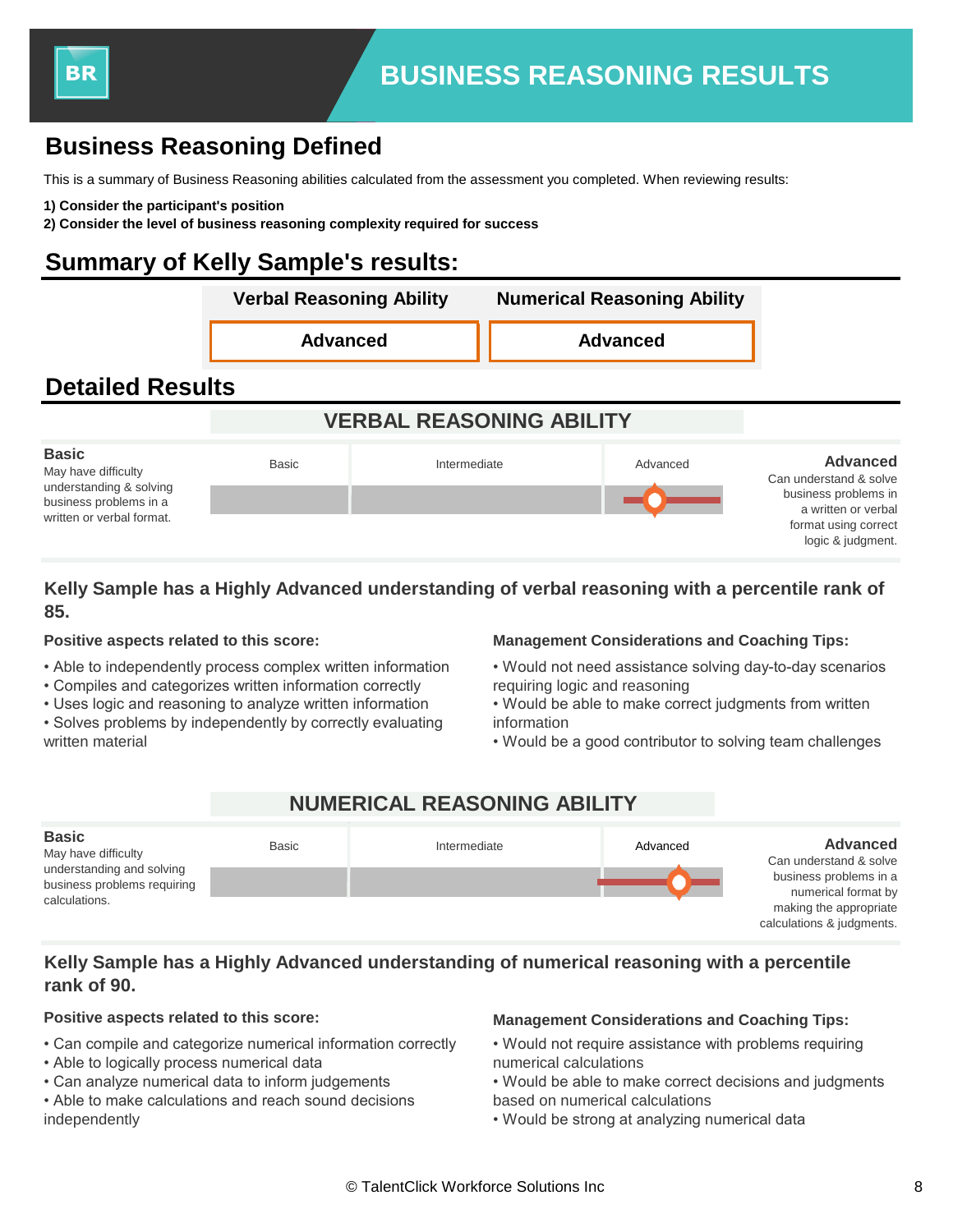

## **CONFLICT MANAGEMENT**

**Avoiding Dominating**

**Avoiding Obliging**

### **Conflict Management Styles Defined <b>Scores Explained** Scores Explained

**Collaborating** - Works to find a 'win-win' solution where both parties reach their objectives. The marker **O** represents this

**Obliging** - Resolves conflict by 'giving in' and letting the other party have its way. The state of managers research sample of managers

**Dominating** - Resolves conflict by directing the other party to accept his/her position. Scores range between 1-10 with the

a midpoint of 5.5. **Avoiding** - Chooses to avoid conflict rather than face it directly.

**Compromising** - Resolves conflict by 'meeting in the middle' where both parties lower their demands.

### **With Supervisors**

With supervisors or people she reports to, her primary or preferred conflict management style is 'Avoiding'.

This means that Kelly Sample would most likely try to avoid conflict or delay dealing with it whenever possible.

Her second most preferred conflict management style with her supervisors is 'Dominating'.

This indicates that Kelly Sample would also be able to be firm and assertive when resolving conflicts or disagreements.



### **With Direct Reports**

With direct reports, her primary or preferred conflict management style is 'Avoiding'.

Based on this, Kelly Sample would most likely try to avoid conflict or delay dealing with conflict with direct reports, when possible.

Her second most preferred conflict management style with her direct reports is 'Obliging'.

This indicates that Kelly Sample would also be willing to let the other party get what they want to resolve a conflict, issue or disagreement.



### **With Peers**

With her peers, her primary or preferred conflict management style is 'Dominating'.

This shows that Kelly Sample would most likely be firm and directive when trying to resolve conflicts or disagreements.

Her second most preferred conflict management style with her peers is 'Avoiding'.

This indicates that Kelly Sample would also try to avoid conflict or delay dealing with conflict with peers when possible.



**DISCLAIMER:** These results should always be considered in the context of all available information about a person and should not be used as the sole factor for making employment-related decisions.

participant's results compared to a

average range between 3.5-7.5 and